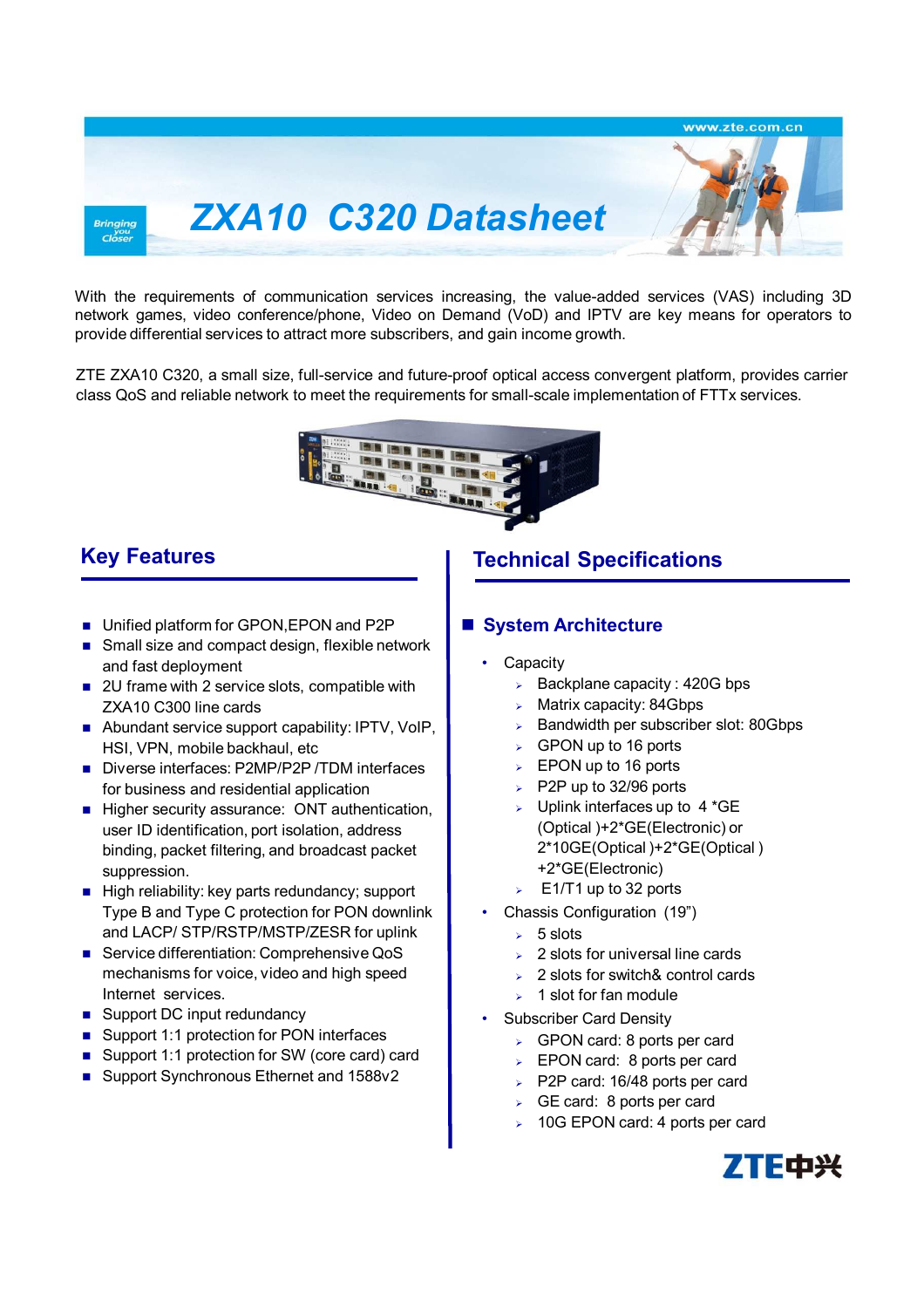www.zte.com.cn

#### **Bringing**  $C_{\text{loss}}^{yo}$

# *ZXA10 C320 Datasheet*



- > 1\*10GE optical port ( Configurable 1\*GE optical port)
- $\rightarrow$  1\*GE optical port
- $\geq 1*10$  M/100 M/1000 M electrical Ethernet port
- $\geq 1$ \*STM-4/OC12 or 2\*STM-1/OC3 TDM uplink per card
- $>$  32\* E1/T1 uplink card ( balanced and unbalanced)
- Common interfaces
	- $\geq 1$ \*environment monitoring interface
	- $\geq 1$ \*management interface
	- $\geq 1$ \*maintainance serial interface

### **PON Features**

- EPON compliant with IEEE 802.3ah
- GPON compliant with ITU G.984.x
- Support 1:64 optical split ratio for GPON/EPON
- Support OLS (Optical Laser Supervising )
- Max logical reach: 60km
- Max physical reach: 20km
- Max link difference: 20km
- High-efficient DBA: NSR-DBA,SR-DBA
- Support IEEE 1588V2,Synchronous Ethernet
- Transceiver power budget: Class B+ or class  $C+$
- Type B and type C optical uplink protection
- Support FEC
- Support AES128
- Support SCB
- Support 1550nm for third party CATV broadcasting

### **L2/L3 Features**

- 32K MAC address table
- 4K VLAN
- 1:1/N:1 VLAN
- 802.1ad, SVLAN, Selective QinQ, VLAN stacking
- Line-rate forwarding
- STP/RSTP/MSTP compliant to IEEE 802.1d/802.1w/802.1s
- UAPS/EAPS/ZESR/hand in hand protection
- BFD function for L3 routing protection
- Link aggregation IEEE 802.3ad
- IPv4/IPv6 dual stack
- L3 routing:
	- $\geq 12$ K IPv4 routing forwarding entries, and 6K IPv6 routing forwarding entries
	- $\triangleright$  Statistic routing
	- ▶ RIP V1/V2, OSPF v2, IS-IS, BGP
	- Multicast routing: PIM-SM, PIM-DM
- Multicast IPTV
	- $\geq$  1K Multicast groups IGMP V1/2/3
	- $\triangleright$  IGMP Snooping and proxy (v1/v2/v3)
	- **MVLAN: 256**
	- > Channel Access Control (CAC), Preview (PRV) and Call Detail Record (CDR) for IPTV
	- $\geq$  Less than 50ms channel zapping delay
- QoS
	- 8 queues per port
	- Queue & scheduling mechanism: SP, DWRR, SP+DWRR
	- IPv4 DSCP Diffserv
- **ZTE Multi-Service Access Solution** Copyright ZTE. All rights reserved • Stream classification, rate limiting, shaping and priority setting ELP